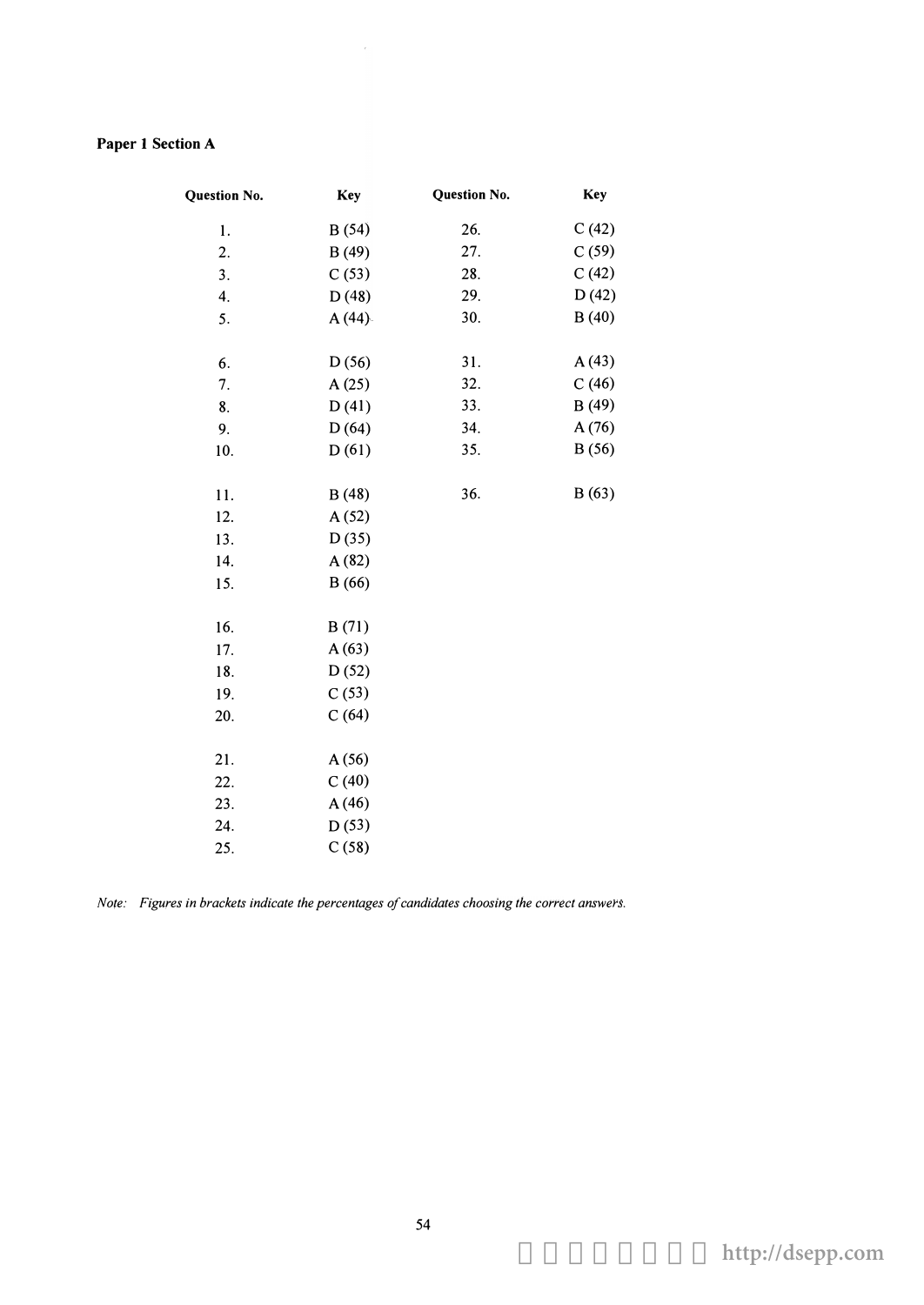## Paper 1 Section B

## Marks

| 1. | (a) |       | $(1.5 \times 1000 \text{ kg}) \times 4200 \text{ J kg}^{-1} {}^{\circ}C^{-1} \times (80 - 60) {}^{\circ}C \times (1 - 15\%)$<br>$= 1.07 \times 10^8$ J                                                                                                                                        | $1M+1M$<br>1A        | $\overline{3}$ |
|----|-----|-------|-----------------------------------------------------------------------------------------------------------------------------------------------------------------------------------------------------------------------------------------------------------------------------------------------|----------------------|----------------|
|    | (b) |       | $1.07 \times 10^8$ J ÷ (4.5 kW) ÷ 3600 s<br>$= 6.61$ (hours)                                                                                                                                                                                                                                  | 1 <sub>M</sub><br>1A | $\overline{2}$ |
|    | (c) |       | Rate of heat transfer drops as the water temperature drops / the room temperature increases /<br>temperature difference drops.                                                                                                                                                                | 1A                   | $\overline{1}$ |
| 2. | (a) |       | Stop heating and<br>stir the water well.                                                                                                                                                                                                                                                      | 1A<br>1A             | $\overline{2}$ |
|    | (b) | (i)   | $\frac{L-64}{80-64} = \frac{65-20}{92-20}$                                                                                                                                                                                                                                                    | 1 <sub>M</sub>       |                |
|    |     |       | $L - 64 = 10$<br>$L = 74$ mm                                                                                                                                                                                                                                                                  | 1A                   | $\overline{2}$ |
|    |     | (ii)  | Let $x$ °C be the absolute zero.<br>$\frac{20-x}{92-20} = \frac{64-0}{80-64}$                                                                                                                                                                                                                 | 1M                   |                |
|    |     |       | $20 - x = 288$<br>$x = -268$ °C                                                                                                                                                                                                                                                               | 1A                   | $\overline{2}$ |
| 3. | (a) | (i)   | $P = F v$                                                                                                                                                                                                                                                                                     | 1M                   |                |
|    |     |       | $= 8000$ N $\times$ 2 m s <sup>-1</sup><br>$= 16$ kW                                                                                                                                                                                                                                          | 1A                   | $\overline{2}$ |
|    |     | (ii)  | $P_{\text{loss}} = 20 \text{ kW} - 16 \text{ kW} = 4 \text{ kW}$                                                                                                                                                                                                                              | 1A                   | $\mathbf 1$    |
|    | (b) | (i)   | $P = 4 \text{ kW} + (8000 - 7000 \text{ N}) \times 2 \text{ m s}^{-1}$<br>$= 6000 W = 6 kW$                                                                                                                                                                                                   | 1M<br>1A             | $\overline{2}$ |
|    |     | (ii)  | Output power required from motor is smaller.<br>Or Force exerted by motor is smaller.                                                                                                                                                                                                         | 1A                   | $\overline{1}$ |
|    |     | (iii) | No, the lift system could not work / the lift will fall<br>as slipping would occur / the cable cannot be fixed on the drum / the drum cannot exert a<br>force on the cable.                                                                                                                   | 1A<br>1A             | $\overline{2}$ |
| 4. | (a) | (i)   | $F = qvB = (1.60 \times 10^{-19} \text{ C})(1.2 \times 10^7 \text{ m s}^{-1})(0.01 \text{ T})$<br>$= 1.92 \times 10^{-14}$ N                                                                                                                                                                  | 1M<br>1A             | $\overline{2}$ |
|    |     | (ii)  | electron<br>$\mathsf{I}\mathsf{X}\mathsf{X}\mathsf{X}\mathsf{X}$<br>x x x x x<br>'x x x x x<br>$\times$ $\times$ $\times$ $\times$<br>uniform magnetic field<br>pointing into the paper<br>x x x x x<br>$\times$ $\times$ $\times$ $\times$ $\times$ $\times$ $\times$<br>xxxxxxxxx<br>С<br>D | 1A                   | $\overline{1}$ |

更多試卷歡迎瀏覽 **http://dsepp.com**

55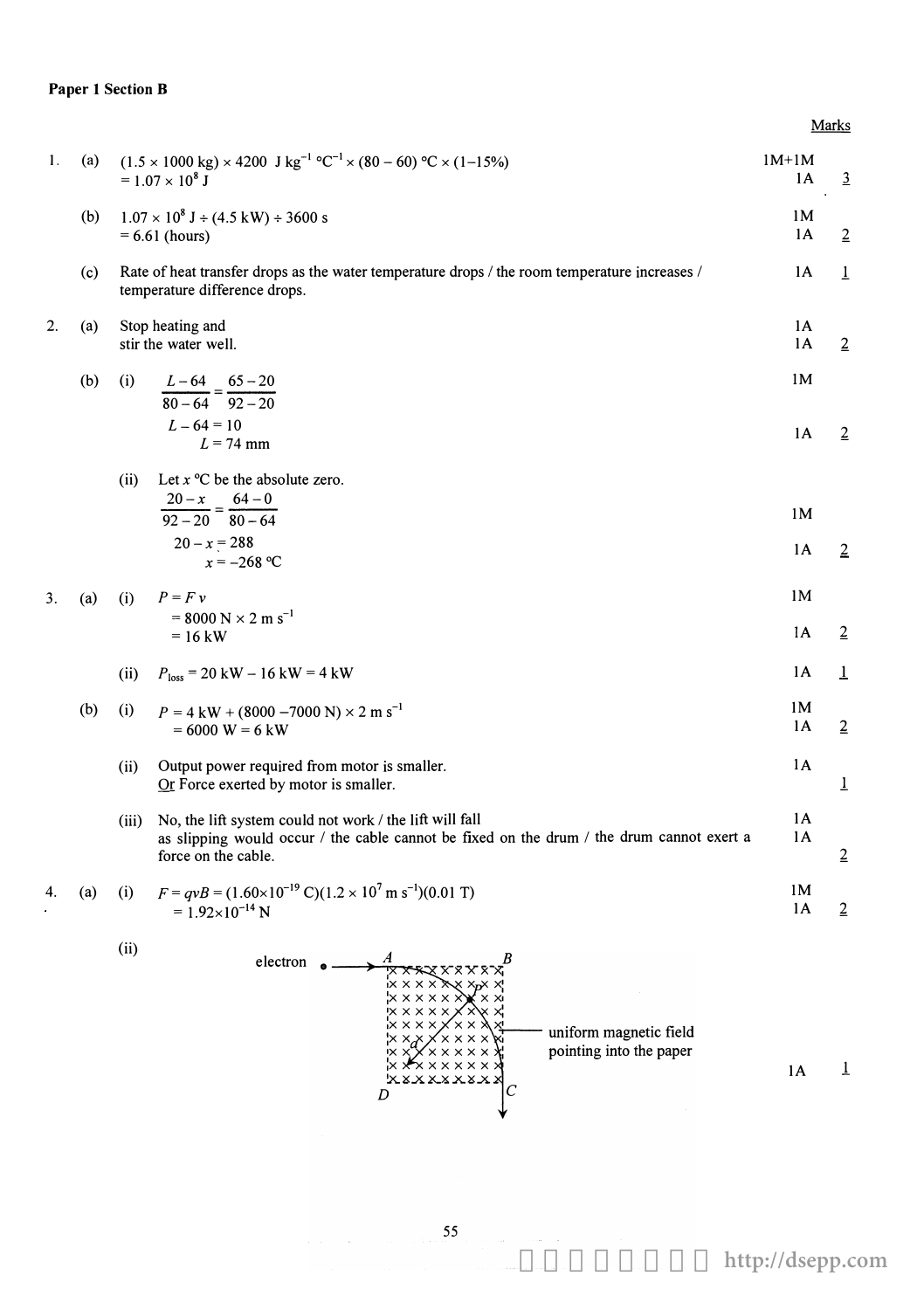|    |      |                                                                                                                                                                                                                                          |                | Marks          |
|----|------|------------------------------------------------------------------------------------------------------------------------------------------------------------------------------------------------------------------------------------------|----------------|----------------|
| 4. | (b)  | $F$ is perpendicular to the electron's displacement / velocity,<br>Or electron only changes direction while speed remains unchanged,<br>no work is done, therefore k.e. remains unchanged.                                               | 1A<br>1A       | $\overline{2}$ |
|    | (c)  | $F = qvB = \frac{mv^2}{r}$<br>$\frac{v}{r} = \frac{qB}{m}$ = constant<br>v should be halved, i.e. $0.6 \times 10^7$ m s <sup>-1</sup>                                                                                                    | 1M<br>1A       | $\overline{2}$ |
| 5. |      | Stick the paper strip onto the horizontal part BC of the track.<br>Release the toy from a certain height h from the bench surface and measure the corresponding stopping                                                                 | 1A             |                |
|    |      | distance d.<br>Stopping distance should be measured from the beginning of the horizontal part BC or on the paper strip.                                                                                                                  | 1A             |                |
|    |      | Release the toy from different heights and measure the corresponding stopping distances.                                                                                                                                                 | 1A             |                |
|    |      | Plot a graph of $d$ against $h$ ,                                                                                                                                                                                                        | 1A             |                |
|    | $or$ | a straight line passing through the origin should be obtained.<br>since $mgh = Fd$                                                                                                                                                       | 1A             |                |
|    |      | so $\frac{d}{h}$ = constant / $d \propto h$                                                                                                                                                                                              |                | $\overline{2}$ |
| 6. | (a)  | Accelerates at $g$ before the elastic cord stretches $\ell$ at the beginning.<br>(i)<br>Acceleration decreases as the cord stretches.<br>Decelerates until momentarily at rest<br>(after the tension in the cord is greater than $mg$ ). | 1A<br>1A<br>1A | $\overline{3}$ |
|    |      | (ii)<br>Gravitational potential energy changed to kinetic energy and<br>(then) elastic potential energy in elastic cord.                                                                                                                 | 1A<br>1A       | $\overline{2}$ |
|    | (b)  | Elastic cord lengthens the stopping time,<br>hence reduces the (net) force acting on the player.                                                                                                                                         | 1A<br>1A       | $\overline{2}$ |
|    | (c)  | Contact area is larger,<br>hence pressure is smaller during the fall and the structure is less likely to break / detach.                                                                                                                 | 1A<br>1A       | $\overline{2}$ |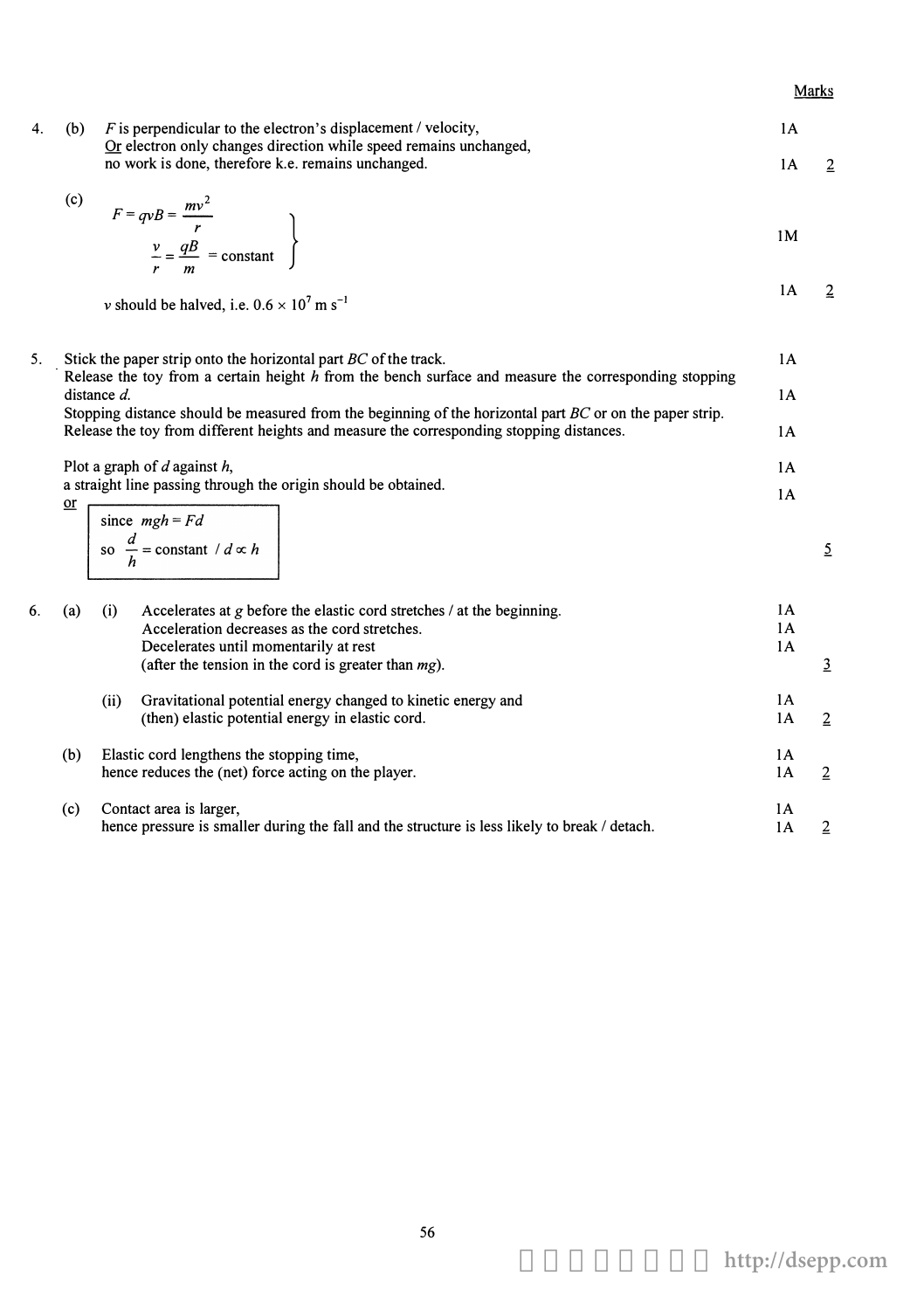## Marks

| 7. |     |                                                                                                        | (a) $c = f\lambda \implies 3 \times 10^8 \text{ m s}^{-1} = f(0.02 \text{ m})$<br>$f = 1.5 \times 10^{10}$ Hz or 15000 MHz<br>$\mathcal{L}^{\mathcal{L}}$                             | 1M<br>1A | $\overline{2}$ |
|----|-----|--------------------------------------------------------------------------------------------------------|---------------------------------------------------------------------------------------------------------------------------------------------------------------------------------------|----------|----------------|
|    | (b) | (i)                                                                                                    | Path difference of the diffracted waves from slits $A$ and $B$ to probe varies along $XY$ .<br>Constructive and destructive interference occur alternately to give maxima and minima. | 1A<br>1A | $\overline{2}$ |
|    |     | (ii)                                                                                                   | $BP - AP = 1\frac{1}{2}\lambda$<br>$BP - AP = 3$ cm = 0.03 m<br>$\therefore BP = 1.24 + 0.03 = 1.27$ m                                                                                | 1M<br>1A | $\overline{2}$ |
|    |     | (iii)                                                                                                  | Path difference along $XY < AB$<br>$AB = 3 \times 2$ cm = 3 $\lambda$                                                                                                                 | 1M       |                |
|    |     |                                                                                                        | : path difference allowed = $0\lambda$ , $1\lambda$ , $2\lambda$ .<br>Maximum number of maxima $=$ 3                                                                                  | 1A       | $\overline{2}$ |
|    | (c) | Radio waves with lower frequencies (will have longer wavelengths and hence) have greater               |                                                                                                                                                                                       |          |                |
|    |     | diffraction effect.<br>Radio waves by-pass small obstacles / not to be reflected from small obstacles. |                                                                                                                                                                                       |          | $\overline{2}$ |
| 8. | (a) | (i)                                                                                                    | Virtual                                                                                                                                                                               | 1A       | $\perp$        |
|    |     | (ii)                                                                                                   | Convex.<br>Only convex lens can form magnified (virtual, erect) images.                                                                                                               | 1A<br>1A | $\overline{2}$ |
|    | (b) | (i)                                                                                                    | 5cm<br>Y<br>X<br>B<br>Correct position of $O$                                                                                                                                         | 1A       | T              |
|    |     | (ii)                                                                                                   | Correct light ray to locate $F$ .<br>Focal length $f = 17$ cm (16.0 to 17.5 cm)                                                                                                       | 1M<br>1A | $\overline{2}$ |
|    | (c) |                                                                                                        | Correct ray from $A'$ or lens to $E$ .<br>All correct.                                                                                                                                | 1A<br>1A | $\overline{2}$ |
|    | (d) |                                                                                                        | Magnifying glass / glasses for long-sighted eyes / simple microscope                                                                                                                  | 1A       | $\overline{1}$ |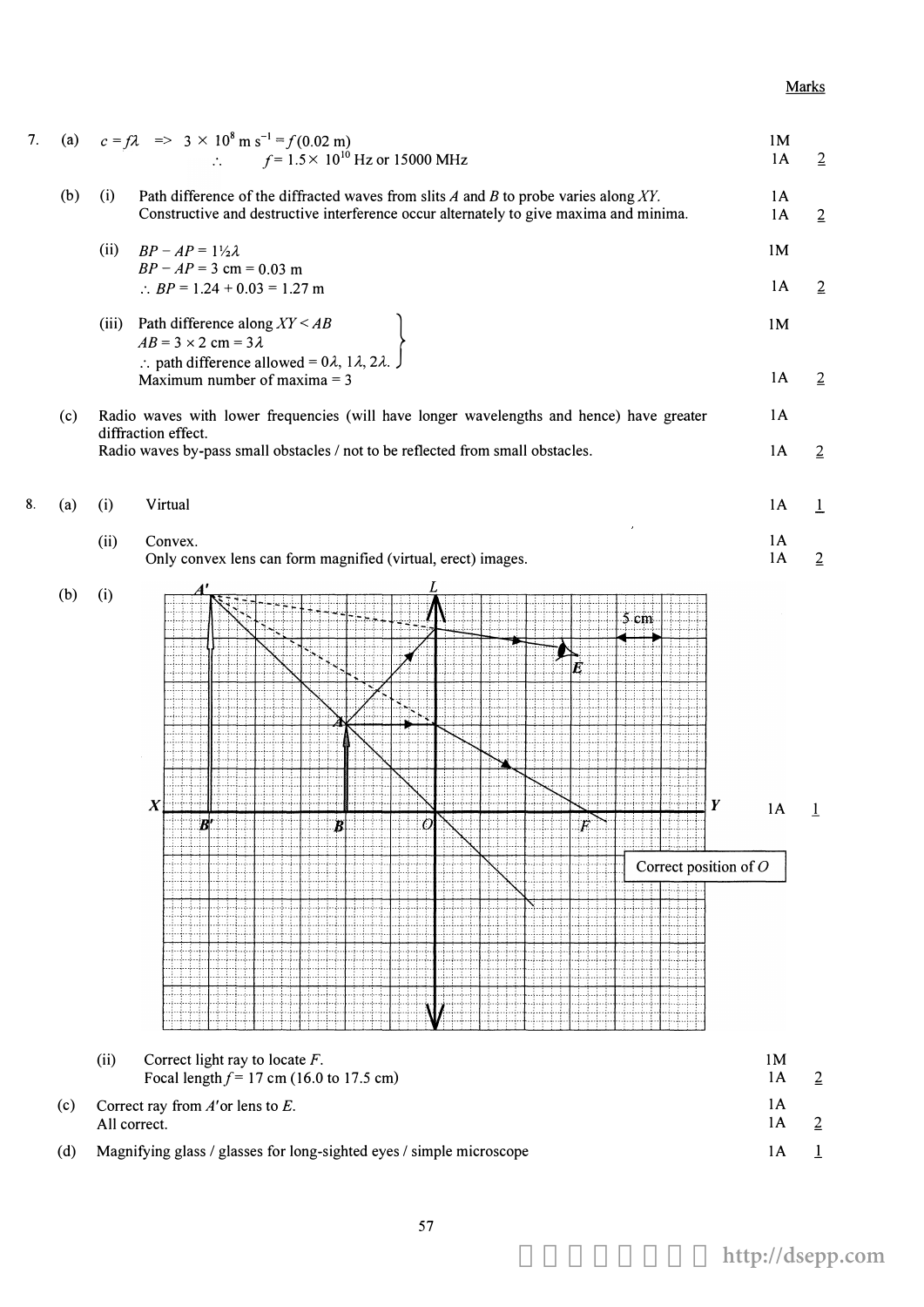Marks

 $\mathbf{1}$ 

 $\overline{2}$ 

 $\overline{3}$ 

 $\overline{2}$ 

 $1A$  $1A$ 

 $1A$ 

 $1A$ 

9.  $(a)$ 

$$
k = \frac{\ln 2}{5730 \times 3.16 \times 10^7} = 3.83 \times 10^{-12} \text{(s}^{-1})
$$
1A

Activity 
$$
A = kN
$$
  
\n
$$
N = \frac{A}{k} = \frac{0.2}{3.83 \times 10^{-12}}
$$

$$
= 5.22 \times 10^{10} \t\t 1A \t \t \t \t \t \t \t \t \t 1
$$

(b) No. of <sup>14</sup>C nuclei: 
$$
N_0 = 1 \times 10^{23} \times (1.3 \times 10^{-12}) = 1.3 \times 10^{11}
$$

 $(c)$ 

$$
kt = \ln \frac{N_0}{N}
$$
  
(3.83×10<sup>-12</sup>) t =  $\ln \frac{1.3 \times 10^{11}}{5.2 \times 10^{10}}$  1M

$$
t = 2.4 \times 10^{11}
$$
 s or 7571 (years) (accept 7500 to 7600 (years))

10. (a) (i) 
$$
80 \Omega
$$

 $(ii)$ 

 $1A$ Thermistor resistance 300 250 200 Resistance /ohm  $150$ 100 ←  $50$ Part (c)  $Part(a)$  $V_{AB} = \frac{120}{(80 + 120)} 12$  $\pmb{0}$  $1\mathrm{M}$  $\overline{10}$  $30$  $40$ 50  $\pmb{0}$  $20\,$ Temperature /  $^{\circ}$ C  $= 7.2 V$  $1A$ 

(b) As 
$$
R_v
$$
 and 120  $\Omega$  resistor are in parallel,  $R_{eq}$  across AB is smaller than 120  $\Omega$ , therefore voltage shared across AB is reduced / smaller than expected.

Use a voltmeter with resistance much larger than the resistance in that part of the circuit. (e.g. 10  $M\Omega$  in some digital voltmeter)

(c) (i) 
$$
V_{AB} = \frac{120}{(R + 120)} \times 12 = 6.0 \text{ V}
$$
  
  $R = 120 \Omega$ 

corresponds to temperature at 16°C.